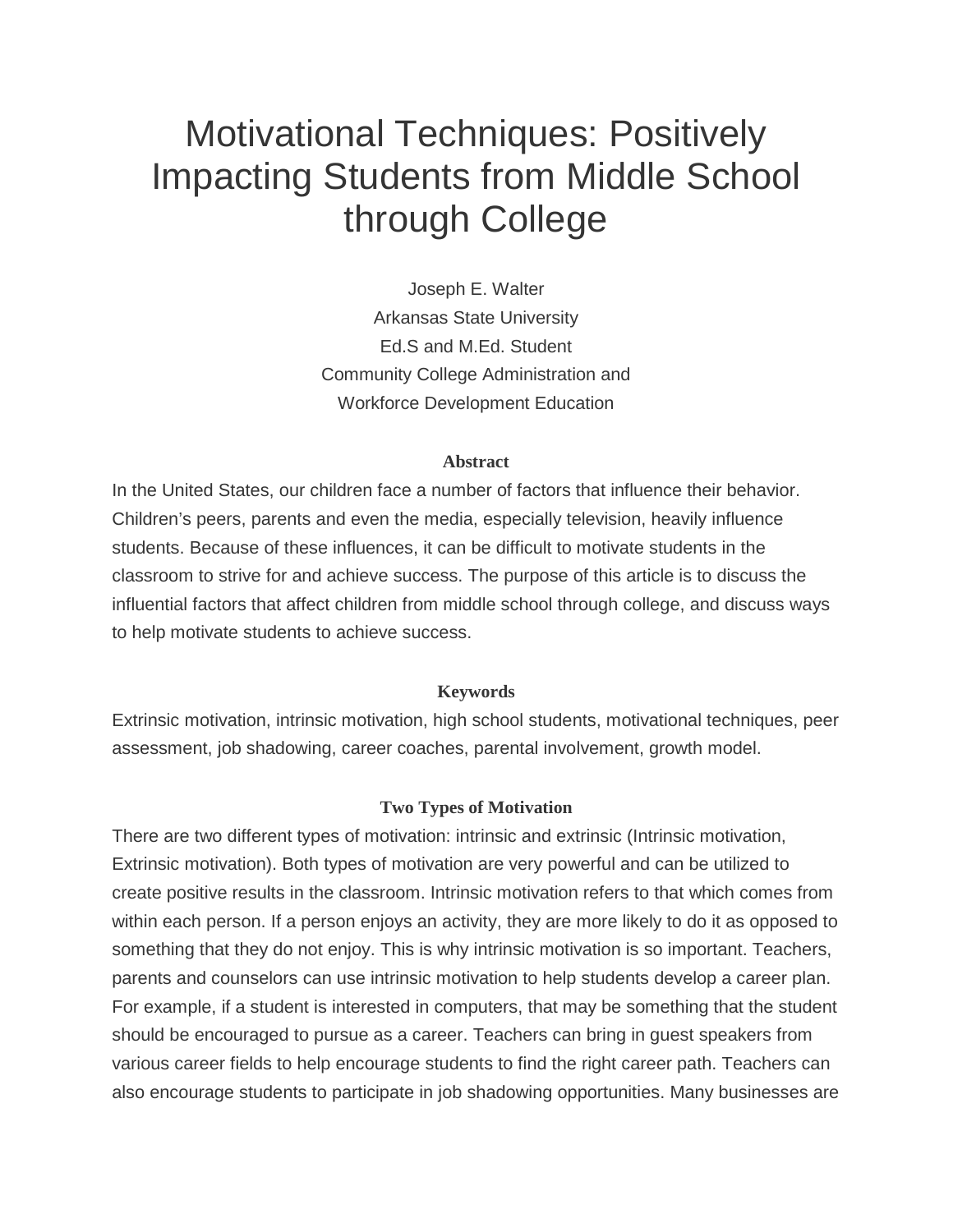eager to help young people. Job shadowing gives the student an opportunity to see details about the careers of their choice, but more importantly, it allows the students to freely ask a professional direct questions. These student questions may be outside of the teacher's or parent's realm of expertise. Job shadowing also allows the student to see the world outside of a textbook, get feedback on their resume, gain networking contacts and gain valuable work experience that can be included on their resume (Job Shadowing). Showing students that they can turn an interest into a career is what intrinsic motivation is all about.

Extrinsic motivation is completely different. This type of motivation focuses on a reward or punishment system. Examples of extrinsic motivation are rewards such as money, food/candy, praise or acknowledgement, or good grades. Fear of punishment or failure is also extrinsic and can be very powerful. High school and college are obviously different in many ways. One example of this fact is that, in most cases, the rewards of extrinsic motivation are lacking in a college classroom. But, the fear of failure is likely much higher in a college environment as opposed to high school. This may make the transition from high school to college more difficult for some students. Many professors at the college level are required to conduct research in their respective specialties and teaching is sometimes secondary; whereas grades Kindergarten through twelfth grade teachers are usually focused only on students. This does not make one teacher more important than the other, but simply shows that college professors have less time to devote to individual students and less time to focus on motivational methods. Because of this, students must be motivated for success in a college environment, or they face the likelihood of failure. The lack of motivation is one of the many factors that keep students from completing college.

It is important for teachers to keep students active, to find which type of motivation works on them, to challenge them and to alter the types of assignments. Taking students on field trips, providing hands-on learning experiences and giving challenging assignments are the keys in keeping students involved in the learning process. Also giving students' class time to research careers on websites such as http://www.bls.gov/k12/ and www.careeronestop.org gives them the opportunity to research careers that match their interests. Teachers should also vary teaching lessons to incorporate material that benefits all three learning types: visual, auditory and kinesthetic. Visual learners need quiet study time to enjoy charts and graphs. Auditory learners enjoy lectures, reading out loud and music. Kinesthetic learners need breaks from studying, like building and working with models to enjoy lab environments such as science (Fleming).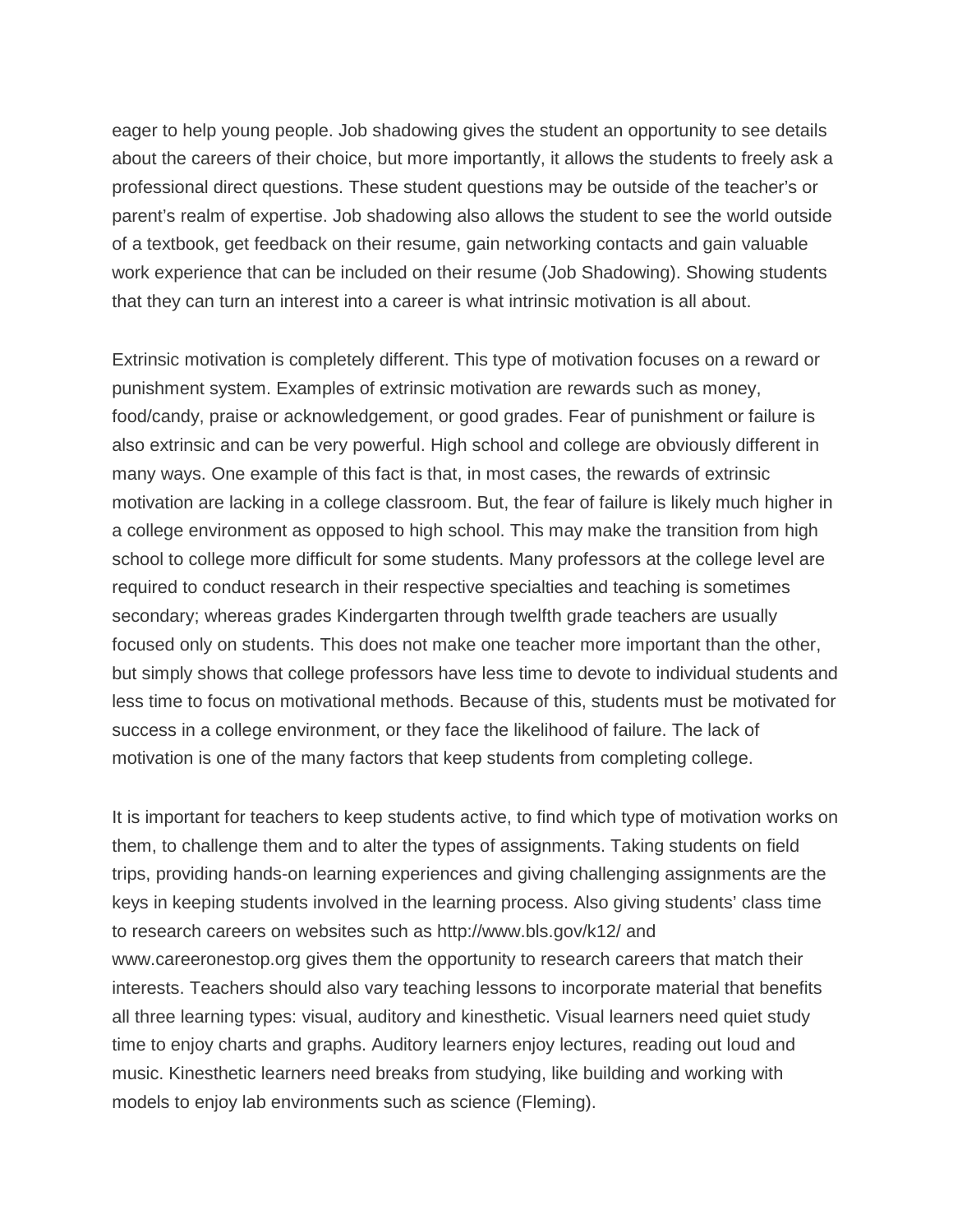And, just as the above practices can be used for both secondary and post-secondary students, teachers must make plans in their curriculum in case they have students with learning disabilities. "Functional sight-vocabulary is vital in learning to read for individuals with learning difficulties. Multifaceted approaches and activities that are relevant and meaningful to students to help heighten and maintain their motivation to participate, persist, and learn" (Morgan and Moni, 2007). Morgan and Moni also write that games and activities such as using vocabulary charts, using vocabulary scrapbooks, using word cards and even bingo can help in building vocabulary skills and also helping students stay motivated.

# **The Role of the School**

For many students, late elementary school and junior high—or the middle school years are the most critical in terms of future success or failure. According to Johns Hopkins University School of Education, sixth graders with high absenteeism have only an eighteen percent chance of completing high school. In North Carolina, some schools are changing their approach to how they treat their students:

Too many schools serving 6th through 9th graders, however, have yet to find the right prescription for keeping those youngsters engaged at a time when their growing curiosity, independence, and need for the acceptance of their peers may lead them to act out or zone out in school. "Our belief is they'll grow out of it. But the evidence shows that in high-poverty environments, they don't grow out of it" without intervention, said Robert Balfanz, a research scientist at the Center for the Social Organization of Schools, based at Johns Hopkins University in Baltimore…About 40 percent of eventual dropouts could be identified in the 6th grade, he estimates. "The only way to intervene is if we know who the kids are," he said, and are familiar with their records in school. Mr. Balfanz and his colleagues, like several researchers before them, contend that many students begin to go astray well before they reach high school. Middle schools, he believes, should be the first line of defense in tracking those warning signs and intervening (Manzo, 2008).

One of the most important roles the school has is to find ways to motivate students to reach their full potential. Some schools have sought to motivate students by utilizing both intrinsic and extrinsic motivation.

The administration at Madison Park Technical Vocational High School in Boston, Massachusetts posts every student's grade point average on a bulletin board in the school.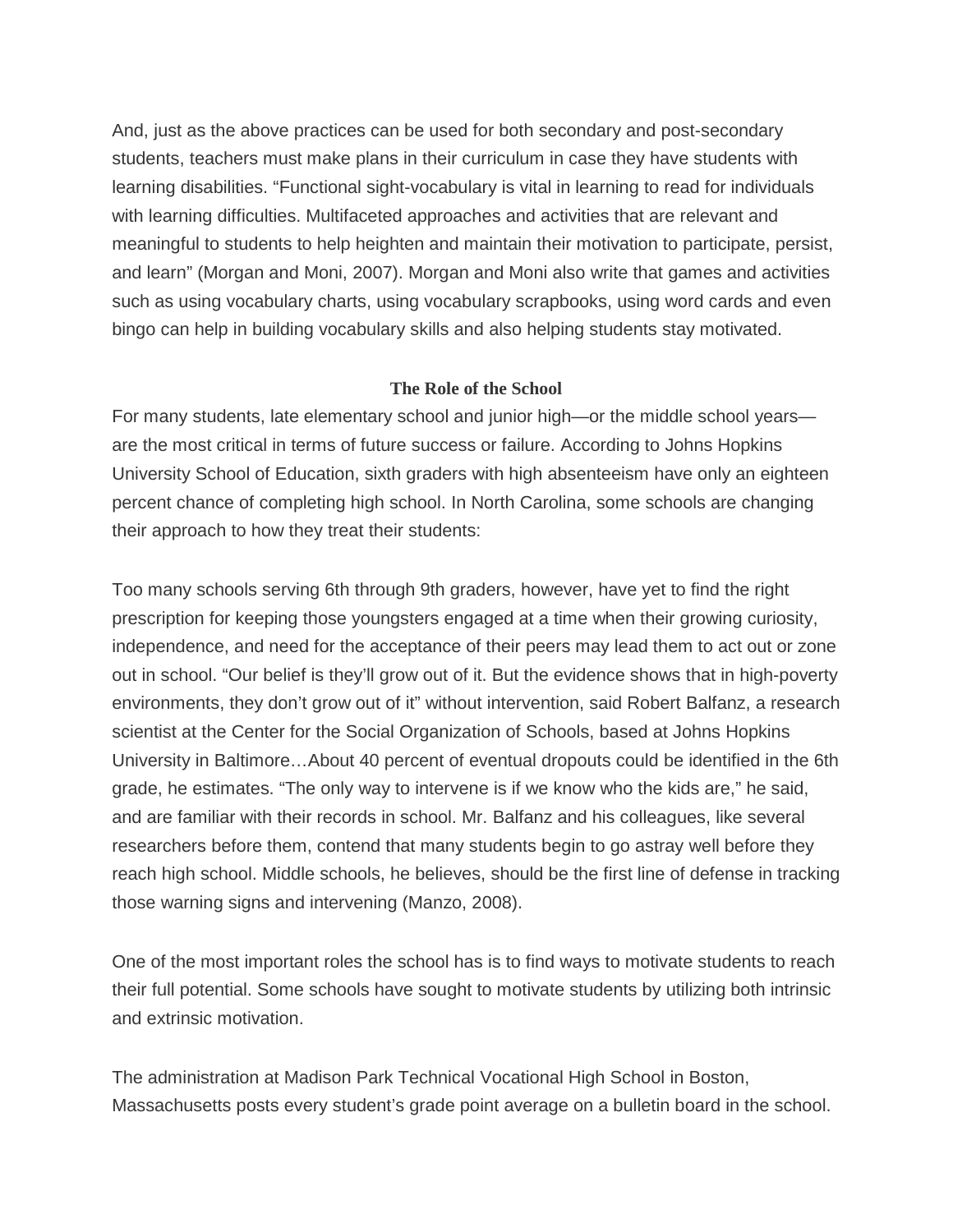The names are replaced by the student identification number. This policy has caused the students to compete with each other, and in turn, motivates them to succeed in school. This may not work in each educational environment, or be feasible due to privacy issues, but it is an interesting option utilizing intrinsic motivation.

Some schools have started giving students rewards for completing projects or taking time to read. New Hope Elementary School in Thornton, California, USA has students who come to the library, get in groups and read aloud before gaining access to video games. The California Department of Education estimates that sixty percent of elementary students in this town are not fluent in English. So, programs like this motivate students to learn, even if it is through an extrinsic motivational system of being rewarded after completing a reading assignment.

Another way to motivate students is to hold them accountable. There should be punishment for breaking any school rule. Just as misbehavior or breaking rules draws punishment, good behavior and meeting goals will gain rewards for those students who excel. It is likely that if lower-functioning students see higher-functioning students getting rewards, it will likely encourage the former to try harder and reach their potential. Some students may still act out, but the author believes that if students are seen getting rewards for excelling, their behavior will be mimicked. This relates to Albert Bandura's Social Learning Theory (McLeod, 2011) where learning is influenced by the environment. Children observe the world and people around them and mimic those people or models. The first part of Bandura's theory is that children will imitate or mimic models that are similar to themselves, especially those that are the same sex. The second part of this theory is that the people who witness the children's behavior will either reinforce the behavior positively or negatively, but regardless, the child will likely change their behavior to seek approval. The third part of this theory states that students will attach themselves to models who exhibit qualities that they can identify with and actually mimic these behaviors.

#### **New Ways to Assess Students**

In an effort to help students increase not only their assessment scores on essays, but also their participation, Dr. Jane Facey, the Head of History at Esher College in Surrey, United Kingdom started using conveyor belt peer marking. Students write an essay, then it is passed to at least five or six other students in the class for grading. This is effective because students are likely to try harder, so that they will not receive harsh criticism from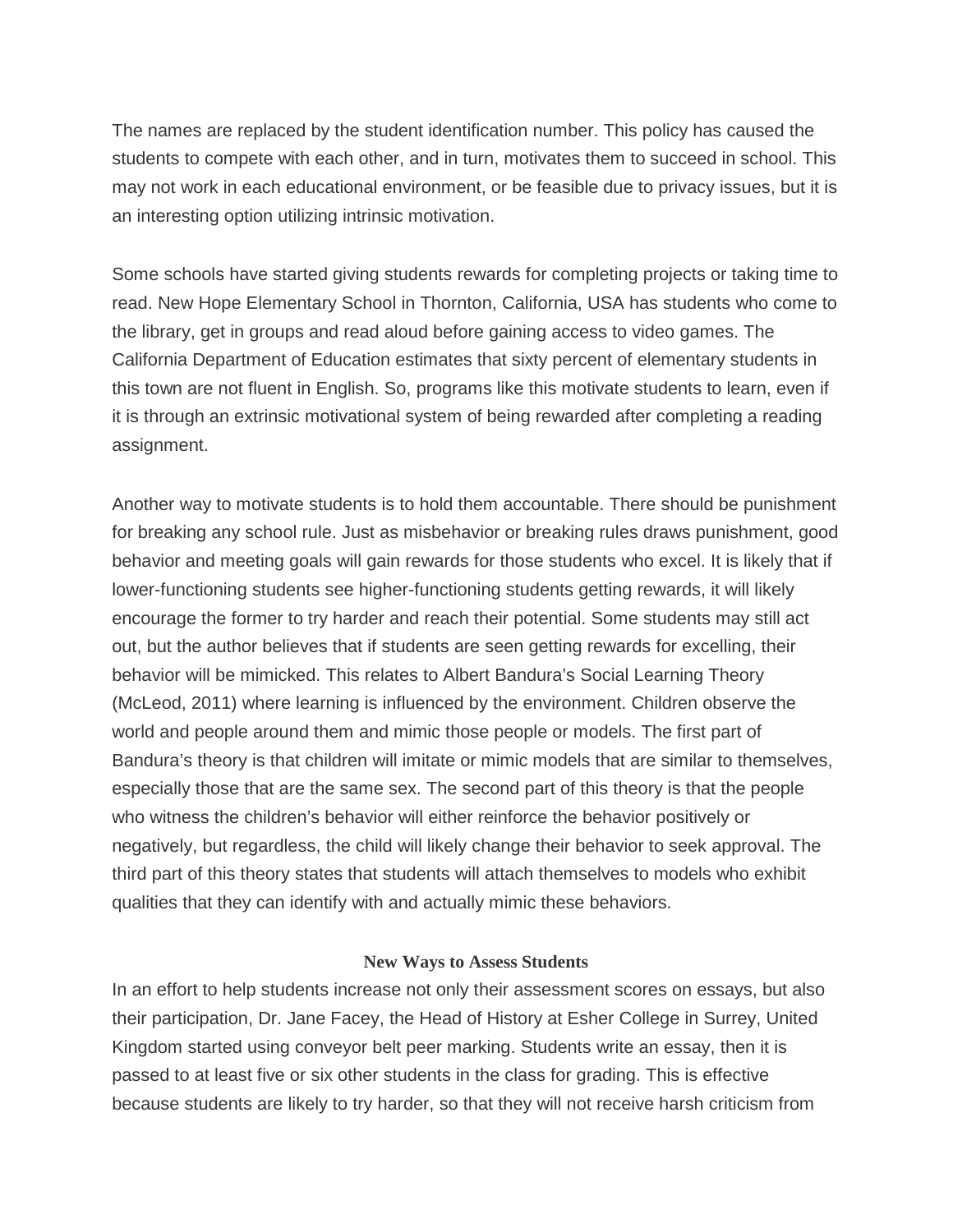their peers (Facey, 2011). This is a form of reverse, or positive peer pressure. Generally, the more people that grade a paper the better: a teacher may miss an error on an essay, especially if they have to grade a large number of essays at one time. Peer grading also gives everyone a chance to encourage other students. After students finish their papers, they are allowed to make changes. This allows them to improve essay assignments in the future. Facey (2011) found some interesting changes in the students who participated:

In response to the group assessment, students revised and rewrote their paragraphs and were asked to comment upon how they had improved. Ellen was able to see that she was now writing more clearly and specifically, and was linking her answer to the question. Joe also realized that he had improved his answer with more explanation and a more developed point. The students were very much engaged in the task and I would argue that more effective progress had been made in improving their written work than if I had marked individual essays returned with the usual comments and targets (36).

Methods such as peer marking help motivate students by positive peer pressure and give teachers another tool in helping to motivate students and preparing them for success.

#### **The Three E's:**

Many high school students today will be first-generation college students. This is especially true in rural and urban high schools, with suburban high school students being the most likely to have parents with college degrees. Because of this, the author believes that it is imperative for today's high school students to have role models and mentors. The author has derived three elements for mentors to help students succeed in a post-secondary education environment. These elements for mentors are to encourage, educate and enlighten students.

Some USA states, including Arkansas, Tennessee and South Carolina, have brought in Career Coaches to serve high schools and work with students to encourage them to attend college or vocational training. In Arkansas, Career Coaches are located in the most economically disadvantaged regions of the state—most often the Delta. These Career Coaches spend their work day giving students career advice, helping with college entrance forms, assisting with financial aid applications and serving as mentors. The Career Coaches are an extension of the school Guidance Counselor, but are able to spend more of their time devoted specifically to student needs and are often able to give college and career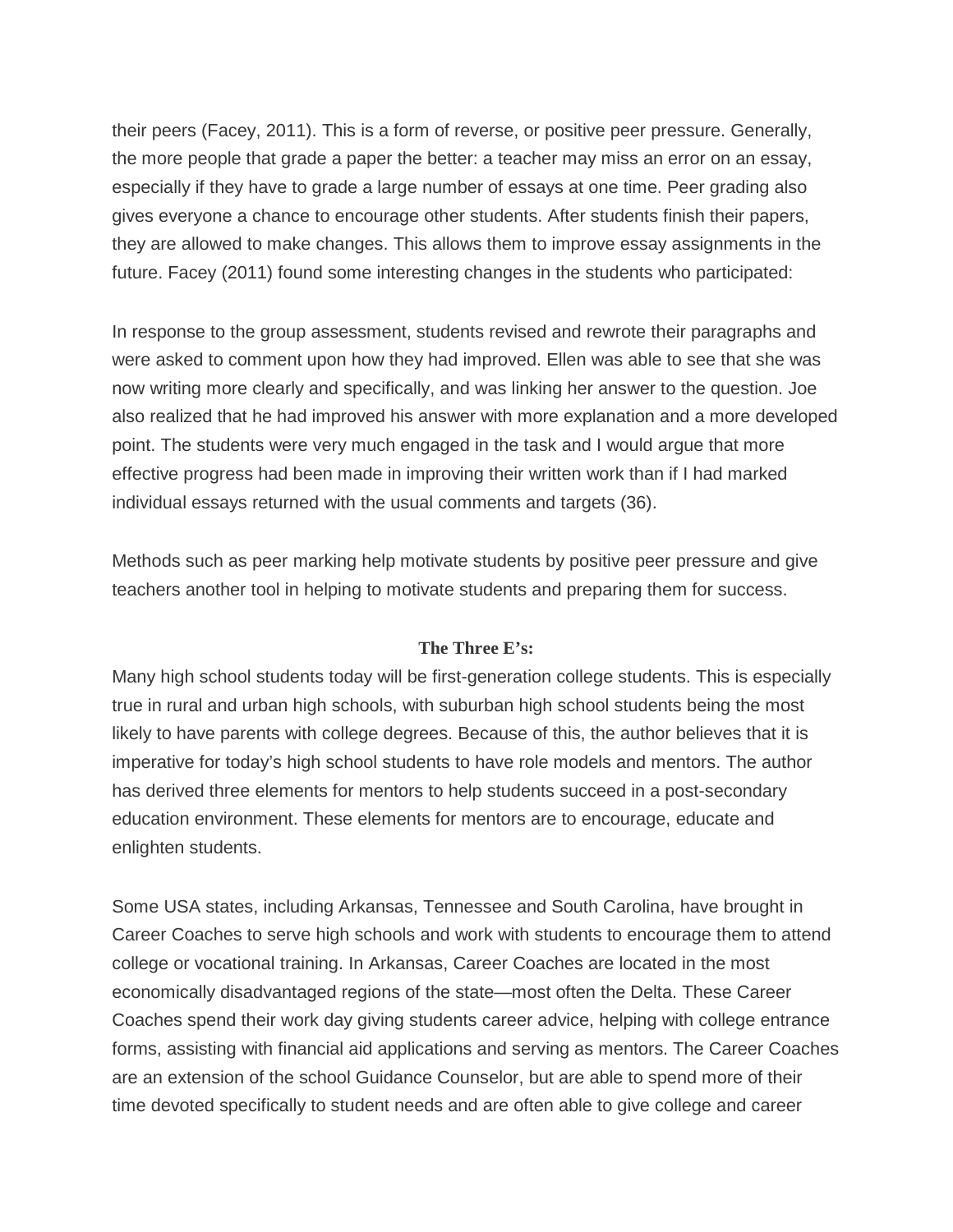advice on an individual basis. High school students may not be the most motivated members of society, so it is important for mentors, such as Career Coaches, to motivate them toward a goal and encourage them to pursue it—even if the student does not yet know what that goal is. The Career Coach program in Arkansas has been successful. In schools that have a Career Coach, there has been a 19.82% increase in the college going rate (Career Coach). And, applications for financial aid in these schools have increased 32.3% (Career Coach). In addition, community colleges across the state have seen an increase in enrollment in areas where Career Coaches work. Also, due to encouragement from Career Coaches, more students have enrolled in Advanced Placement and Concurrent Enrollment classes that transfer directly to state colleges and universities.

# **The Role of Parents**

Hansen (2006) describes what parents can do to help encourage their children: "One of the most profound ways a parent can encourage education is by fostering a positive attitude about learning. Parents are role models for their children in a variety of ways. For example, if a child fails at first, a parent can emphasize that mistakes offer valuable lessons and then assist the child in identifying lessons from his mistakes" (365). According to Hansen (2006), the best way to help students is for their parents to become actively involved in their school activities:

After taking a basic interest in their children's education, parents should develop a relationship with their children's teachers. Currently, many parents have limited contact with their children's teachers and schools. However, research indicates that parents will have a better understanding of their children's learning strengths and weaknesses after hearing teachers' comments about their children. With a better grasp of their children's educational strengths, parents can build upon those strengths and discover more efficient ways to motivate their children. Parents can do a great deal to get involved and help motivate their children to learn. Parental influence in a child's education can be just as great, if not greater, than a teacher's impact on a student's education (366).

#### **Recommendations**

In order to motivate students to reach their full potential, the following steps should take place: schools should develop a reward system for student achievement. This should include both intrinsic and extrinsic motivational methods. An example of this would be to treat excellent students to a pizza party and a movie or trip to a museum. These examples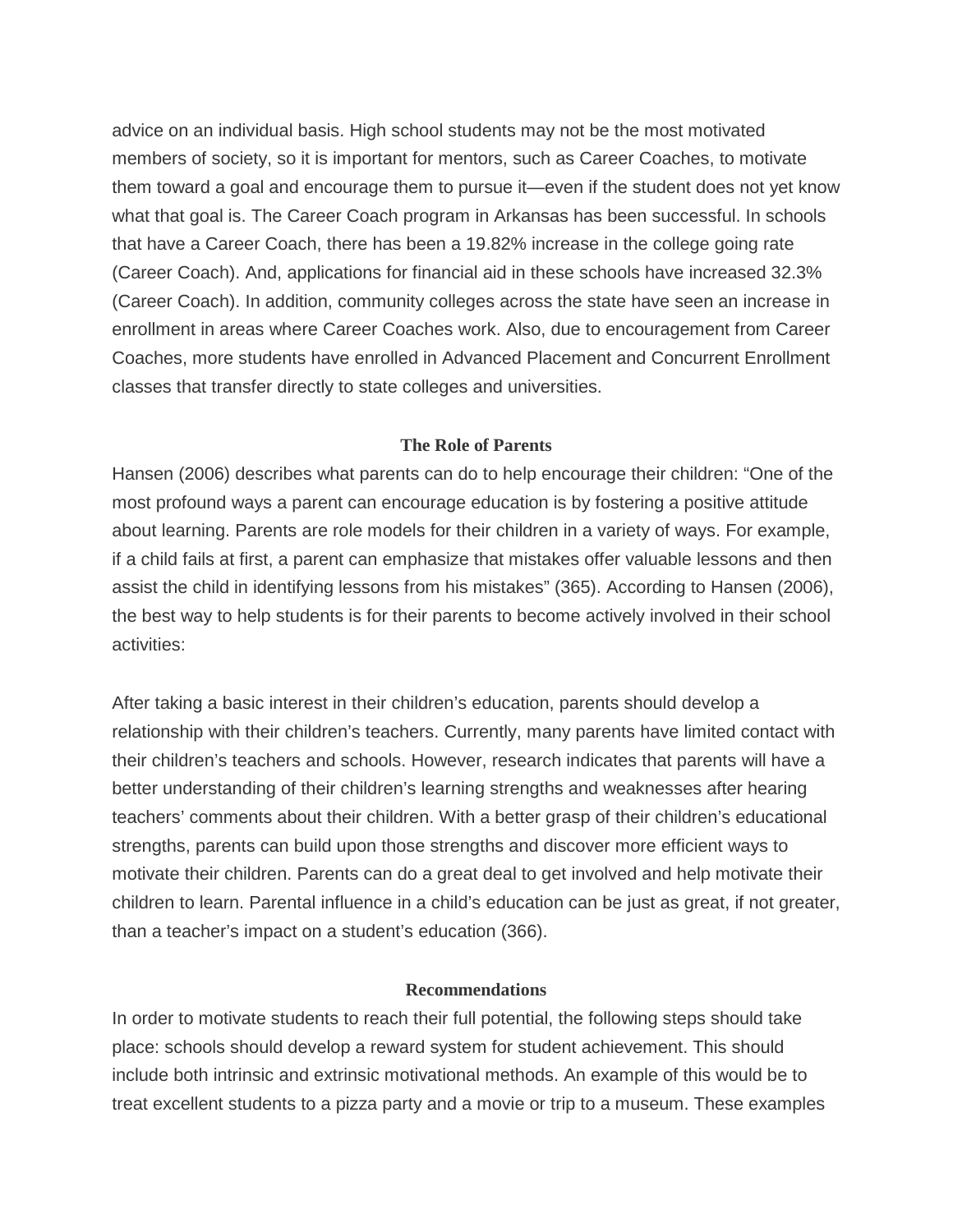refer to extrinsic motivation, as a reward system for good behavior, outstanding grades and achievement, or all of the above. Schools that implement reward systems have shown that other students also improve in a form of healthy competition, and this can help foster intrinsic motivation. Another recommendation to increase motivation is to develop a system to thoroughly evaluate each student. Schools are increasingly using alternative methods to evaluate students in addition to performance assessment, including: student portfolios, peer assessment, student self-assessment and classroom observation by the teacher (Rolheiser). This will take time and effort from the school, but, the return on investment would likely be high. This would also help eliminate students from falling through the cracks. For students in grades where there are standardized tests, students can be given extra attention in their deficiency areas. For students in grades without standardized testing, regular quizzes and tests can be looked at to see where students need extra help. This would lead to the next recommendation: to start a mentoring program. Schools are limited by the number of hours of education that they give and budget constraints. Most schools could enact an after-school mentoring program. The mentors could be volunteers, paid by proceeds through grants (if approved), or through charging parents for their services. The mentors could help students with deficiencies and help motivate them to work hard, which may be beneficial, especially if the students do not have parents who help them. Although not everyone is qualified to be a mentor, (college) student-teachers may be an option. It is important to realize that the mentor does not need an advanced degree. But, the mentor should possess these qualities: care about others, especially young people, be empathetic, be enthusiastic, allow others to express themselves freely and most importantly, know the importance of education. Finally, parents should be encouraged by the school to become more involved in the educational process of their children. While many parents may not get involved, participation is likely to increase if the school sends routine updates to parents and also has an interactive school website where parents can stay informed on the progress of their children.

#### **Conclusion**

Students need to see what education can do for them. It can remove them from poverty, lower the risk of teen pregnancy and simply prepare them for the future. Whatever it takes to motivate them to succeed in school is well worth it. Taking students on field trips and allowing them to visit different colleges and universities as well as allowing them to job shadow in a career field of their choice helps inspire children and plan for the future. The author has seen this first-hand. Job shadowing opportunities are especially helpful for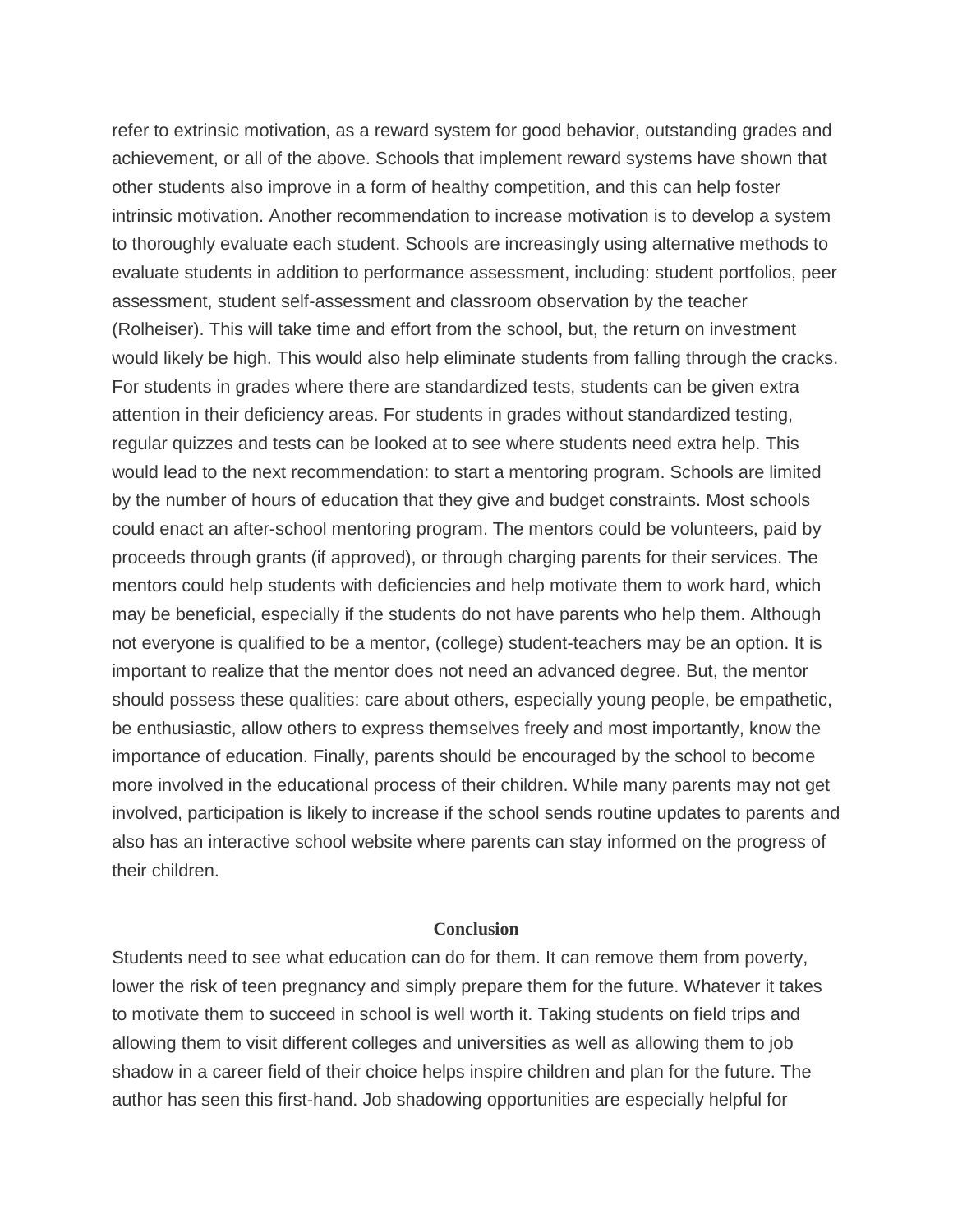students who do not have a clear career path. While job shadowing, students are able to ask questions that their parents or teachers are not likely to have the answer to. Also, seeing what a potential career can give the student may also motivate them to set and ultimately obtain a particular career goal.

Teachers cannot do it alone. Parents should be involved in their children's education as well. While not all parents can volunteer at the school or participate in school organizations, most have time to help with homework or just listen to their children and any potential issues that their children face at school. Simply listening can truly help children and ultimately encourage them to perform at school. Enlisting the help of mentors and Career Coaches is also helping tremendously. One-on-one or small group career and college counseling is beneficial for students who are uninformed on how to prepare for their future.

# **References**

"Career Coach Information." (n.d.). In Arkansas Department of Career Education. Retrieved from: www.ace.arkansas.gov [19 December 2011 – 1 September 2012].

"Career information for students." (n.d.). In Bureau of Labor Statistics. Retrieved from:http://www.bls.gov/k12/. [12 May 2013].

"Career information for students." (n.d.). In CareerOneStop. Retrieved from:http://www.careeronestop.org/. [12 May 2013].

"Extrinsic motivation definition." (n.d.). Retrieved from: www.Leadership-central.com. [23 May 2013].

Facey, J. (2011). "A is for Assessment: Strategies for A-Level marking to motivate and enable students of all abilities to progress." *Teaching History* (144): 36-43.

Fleming, G. "Learning Styles. Know and Use Your Personal Learning Style." (n.d.). Retrieved from: www.homeworktips.about.com. [15 May 2013].